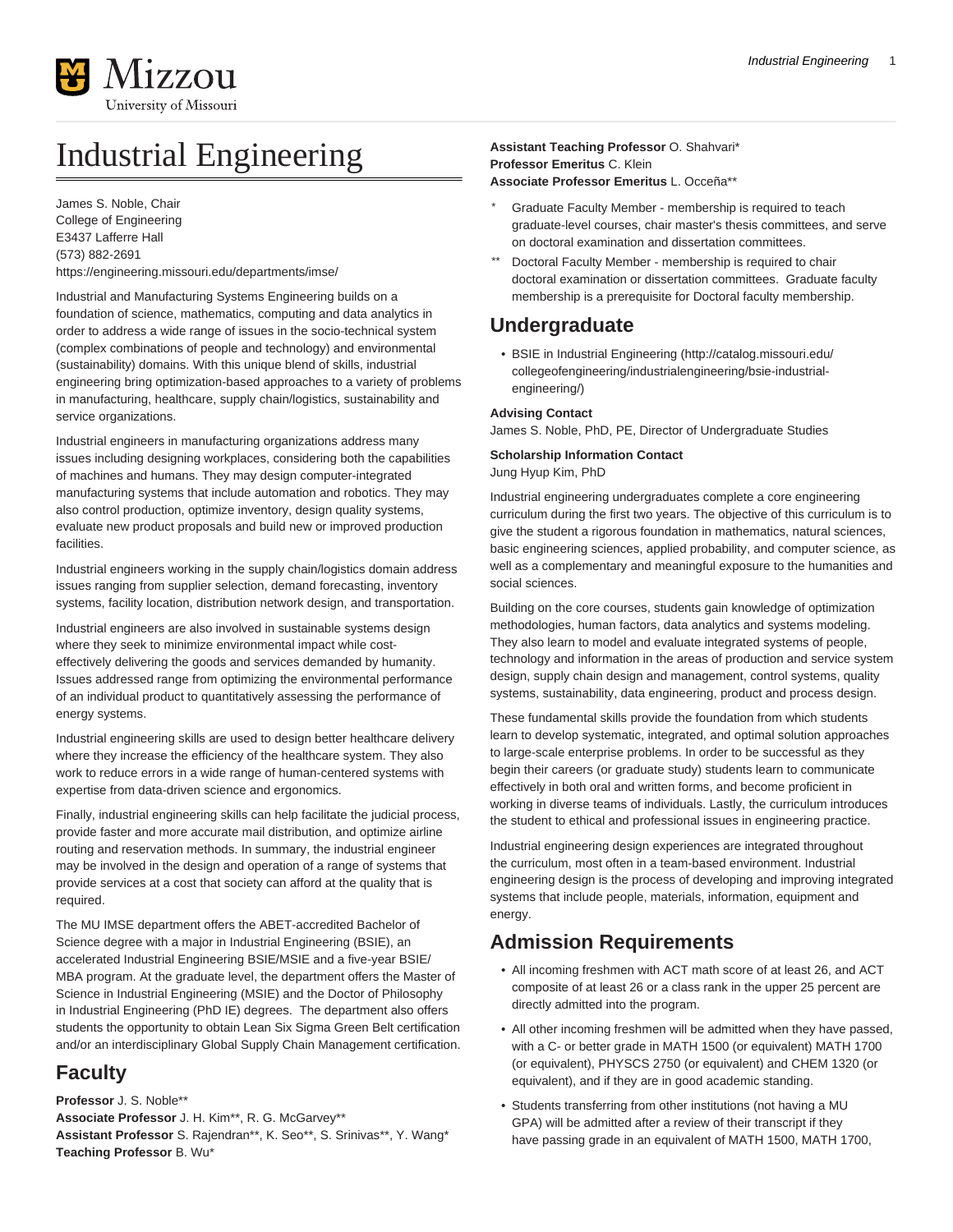

PHYSCS 2750 and CHEM 1320 and satisfactory overall prior academic performance.

# **Program Educational Objectives**

The IE Program educational objectives have been developed to address the needs of our constituencies and to be consistent with the University of Missouri mission. Within 3-5 years of graduation from the industrial engineering program in the Industrial and Manufacturing Systems Engineering Department at the University of Missouri:

- Graduates will create value for their employers, demonstrating entrepreneurial initiative, and make contributions that benefit society.
- Graduates will expand their capabilities through professional development and advanced education.
- Graduates will provide leadership and be agents of change in their profession and/or communities.

The objectives are based on a few key concepts: value, entrepreneurial initiative, expanding capability, leadership, and being agents of change.

 "Value" creation is defined as what a graduate's employer requires in order to achieve its stated objectives. The IMSE graduate adds value to the organization by taking entrepreneurial initiative that contributes to the greater good of society. Graduates face an environment where technology is advancing at an ever increasing pace, therefore, they will need to expand their knowledge and capabilities through professional development and advanced education. Due to their systems view of the enterprise, industrial engineers are often called upon to provide leadership within an enterprise and, as such, are required to manage the change that is inherent in today's dynamic environment.

# **Student Outcomes**

Student Outcomes (SO) are defined as the abilities the department's BSIE graduates will have upon graduation that will enable them to achieve the program's educational objectives. The student objectives reflect the assimilation of what has been taught in the curriculum upon completion of the undergraduate education.

All MU BSIE graduates should have:

1. an ability to identify, formulate, and solve complex engineering problems by applying principles of engineering, science, and mathematics

2. an ability to apply engineering design to produce solutions that meet specified needs with consideration of public health, safety, and welfare, as well as global, cultural, social, environmental, and economic factors

3. an ability to communicate effectively with a range of audiences

4. an ability to recognize ethical and professional responsibilities in engineering situations and make informed judgments, which must consider the impact of engineering solutions in global, economic, environmental, and societal contexts

5. an ability to function effectively on a team whose members together provide leadership, create a collaborative and inclusive environment, establish goals, plan tasks, and meet objectives

6. an ability to develop and conduct appropriate experimentation, analyze and interpret data, and use engineering judgment to draw conclusions

7. an ability to acquire and apply new knowledge as needed, using appropriate learning strategies.

In summary, graduates of the Department of Industrial and Manufacturing Systems Engineering (IMSE) will possess a strong foundation upon which they can grow professionally, and continue to build a focused set of fundamental and engineering knowledge and skills that are integrated and applicable to real-world problems in any enterprise setting.

# **Accreditation**

The University of Missouri program in industrial engineering is accredited by the Engineering Accreditation Commission (EAC) of ABET.

# **IMSE Honors Program**

The IMSE Honors Program follows the regulations and philosophy of the College of Engineering Honors Program, and as such is intended to encourage, facilitate and reward independent study by high-ability undergraduate students.

The heart of the program is an undergraduate honors project, undertaken and completed by the time of graduation while enrolling in 3 to 6 credits of IMSE 4995 Undergraduate Research Industrial Engineering - Honors. The academic credit for the honors project (3-6 credits in IMSE 4995 replaces an equivalent number of credits of IMSE or Technical electives. The project is conducted under the direction of an IMSE professor (honors advisor) who is selected by the student, with agreement by the professor. The project culminates in an honors thesis, which is read and approved by the honors advisor and a second reader. A finished copy of the honors thesis, signed by the honors advisor and second reader, is required for satisfactory completion of the project.

# **Academic Qualifications for the Honors Program**

Honors students must maintain and graduate with a 3.0 overall GPA. In the case of a transfer student, their transferred credit plus their MU credit will average 3.0/4.0. Students must have a minimum of 60 credit hours.

The successful honors scholar has a degree of flexibility in their program of study. Honors scholars may reduce the credits required for degree completion to the University minimum (i.e., 120 credits) by substituting graduate course credits through dual enrollment (undergraduate/graduate at MU) during the last two semesters of the undergraduate program. Any 8000 level course may be substituted, but only courses at the 7000 level that are not required for the BSIE degree at the 4000 level (eg. IMSE elective courses, technical electives) may be substituted.

# **Lean Six Sigma Green Belt Certification**

IMSE students have the opportunity to obtain a Lean Six Sigma Green Belt certification either during their degree program or after. Certification requires students to obtain a GPA average of 2.5 or better in IMSE 4110, IMSE 4310, and IMSE 4610, then they must successfully complete IMSE 4385- Lean Six Sigma Green Belt Project (a 1 credit hour course where DMAIC is used to improve a process within an organization).

# **Global Supply Chain Management Certificate**

IMSE students have the opportunity to obtain an interdisciplinary undergraduate Certificate in Global Supply Chain Management (GSCM) which is jointly offered by the Department of Management and the Department of Industrial and Manufacturing Systems Engineering. Certification requires students to complete 15 credit hours with a 3.0 GPA. There are nine required credit hours (MANGMT 4070, IMSE 4350 and IMSE 4910), plus six elective hours from a list of courses.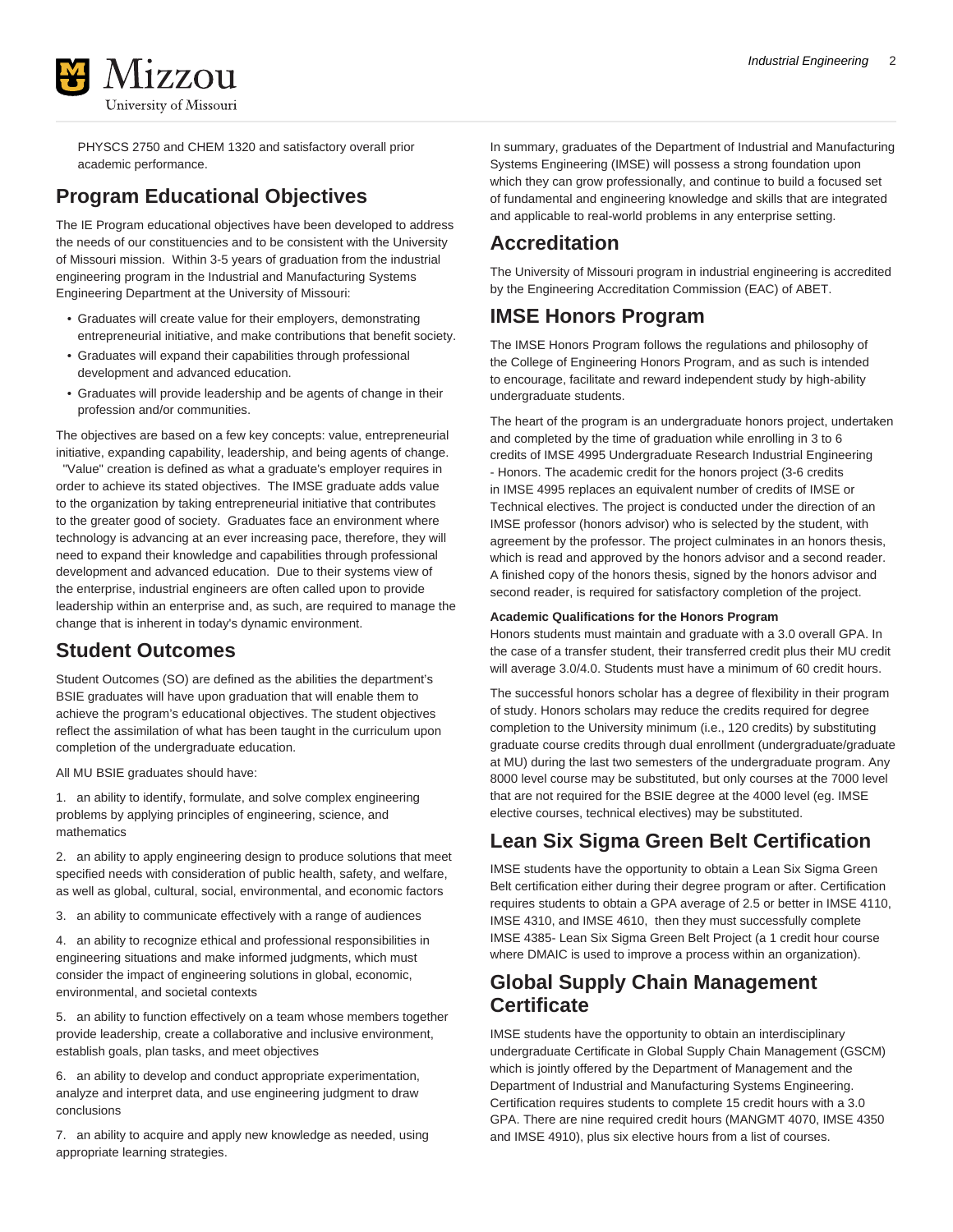

# **Graduate**

- [MS in Industrial Engineering](http://catalog.missouri.edu/collegeofengineering/industrialengineering/ms-industrial-engineering/) ([http://catalog.missouri.edu/](http://catalog.missouri.edu/collegeofengineering/industrialengineering/ms-industrial-engineering/) [collegeofengineering/industrialengineering/ms-industrial-engineering/](http://catalog.missouri.edu/collegeofengineering/industrialengineering/ms-industrial-engineering/))
- [PhD in Industrial Engineering \(http://catalog.missouri.edu/](http://catalog.missouri.edu/collegeofengineering/industrialengineering/phd-industrial-engineering/) [collegeofengineering/industrialengineering/phd-industrial](http://catalog.missouri.edu/collegeofengineering/industrialengineering/phd-industrial-engineering/)[engineering/](http://catalog.missouri.edu/collegeofengineering/industrialengineering/phd-industrial-engineering/))

Industrial & Manufacturing Systems Engineering Graduate Programs College of Engineering E3437 Lafferre Hall (573) 882-2691 <https://engineering.missouri.edu/departments/imse/>

**Director of Graduate Studies:** James S. Noble

# **About IMSE**

The graduate program in industrial engineering provides a scholarly environment in which highly qualified, creative students may obtain the knowledge and develop the skills necessary to solve complex industrial, governmental and societal system design problems. These systems are required to operate within increasingly complex constraints, thus requiring the use of sophisticated and creative designs. The industrial engineer responsible for such designs must be capable of applying a broad spectrum of scientific tools if the most effective systems are to be obtained.

Our master of science program is designed to provide a basic understanding of these tools and experience in the application of these tools in the design process. The doctor of philosophy program is designed to provide the specialized knowledge and skills necessary to develop new tools or methods for solving complex systems design problems. Graduate students are able to obtain an interdisciplinary Global Supply Chain Management certificate as part of their academic program.

# **General Admission Guidelines**

Acceptance for advisement in the department's graduate programs is available to students with an ABET accredited undergraduate engineering degree. Students with baccalaureate degrees in mathematics, physics, chemistry or computer science may be accepted if they have completed 13 hours of calculus, and six hours of calculusbased probability and statistics. Several factors are considered in evaluating an applicant's capability, such as overall GPA, grade trends and major area grades. In addition, each applicant is encouraged to take the general test of the GRE and international students must take the TOEFL or IELTS.

# **Facilities and Resources**

Laboratory facilities in several major application areas, both within the department and in the college, support the academic program. Neighboring industries, city, county and state government agencies, local hospitals and nearby large metropolitan centers provide a reservoir of research and design opportunities.

# **Computing and Reference Materials**

The department has access to the University of Missouri System computing network and maintains its own computing facilities for student use. Besides Ellis Library facilities, an excellent collection of mathematical, statistical and engineering books and reference materials are housed in the Engineering Library.

# **Funding**

Fellowships, scholarships and teaching and research assistantships are available to qualified graduate students. These forms of financial assistance are supported by funds made available through state, federal and industrial graduate support programs and through research grants from various industrial and governmental agencies

# **IMSE 1000: Introduction to Industrial Engineering**

Introduction to industrial engineering profession, the Industrial and Manufacturing Systems Engineering department, and the core topics of industrial engineering. Introduction to problem solving, ethics and industrial engineering design and analysis techniques.

# **Credit Hour**: 1

# **IMSE 2030: Fundamentals of Systems Design and Analysis**

Develop an understanding of a systems approach to the design and operation of modern industrial organizations: systems structure and function, system specification, structured problem solving and system design methodology.

# **Credit Hours**: 3

# **IMSE 2110: Probability and Statistics for Engineers**

Introduction to data analysis, probability concepts, random variables, parameter estimation and hypothesis testing.

**Credit Hours**: 3

**Prerequisites:** MATH 1500. Restricted to Engineering Students who are non-IMSE majors

# **IMSE 2210: Linear Algebra for Engineers**

Study of quantitative methods necessary for analysis, modeling and design of optimal industrial systems.

**Credit Hours**: 3 **Prerequisites:** MATH 1700

# **IMSE 2710: Engineering Economic Decision-Making**

Fundamentals of economic decision-making from an engineering perspective. Includes conceptual basis of economic analysis (interest, inflation), principles for decision making (cost/benefits, breakeven analysis, risk and uncertainty, multi-objectives/attributes), generation of engineering economic parameters (life-cycle analysis), and the application of economic decision making in different context (governmental policy, time-phased, and scarce capital).

# **Credit Hours**: 3

**Prerequisites:** sophomore standing

# **IMSE 3030: Manufacturing and Supply Systems**

Provide a structured approach for the design and optimization of a system throughout its lifecycle: techniques following the logical sequence of strategic analysis, system design, implementation, and monitoring.

**Credit Hours**: 3 **Prerequisites:** IMSE 2030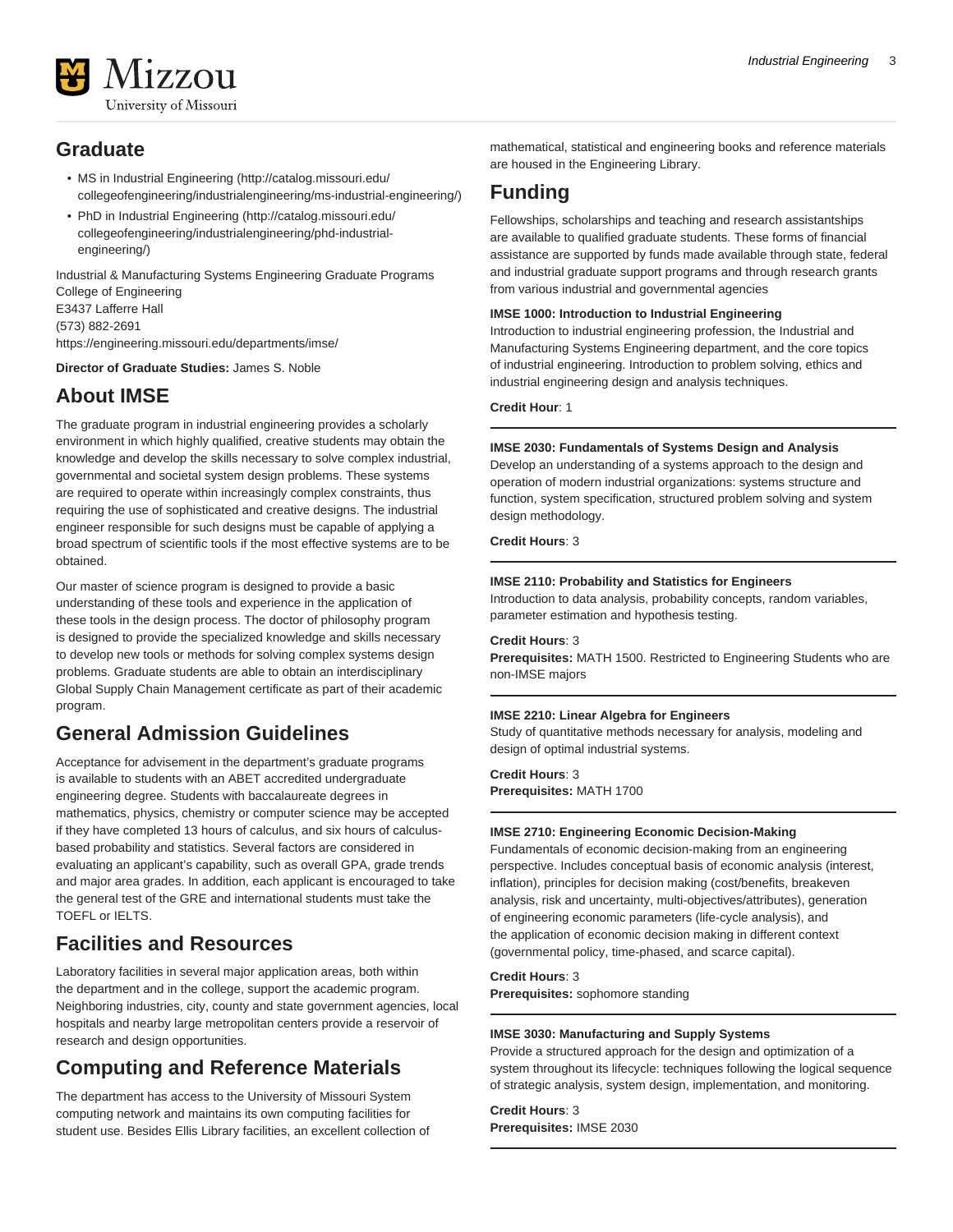Introduction to probability concept and theory, random variables, discrete and continuous probability distributions, joint probability distributions.

# **Credit Hours**: 3

**Prerequisites:** MATH 1500. Restricted to IMSE students only

# **IMSE 3810: Ergonomics and Workstation Design**

Ergonomics and human factors theories applied to the design of manmachine systems. Discussion of ergonomic methods for measurement, assessment, and evaluation, with major topics including workstation design, environmental stresses, and workplace safety. Includes lab.

#### **Credit Hours**: 3

**Prerequisites:** Restricted to IMSE students. ENGINR 1200 and IMSE 4110

# **IMSE 3810W: Ergonomics and Workstation Design - Writing Intensive**

Ergonomics and human factors theories applied to the design of manmachine systems. Discussion of ergonomic methods for measurement, assessment, and evaluation, with major topics including workstation design, environmental stresses, and workplace safety. Includes lab. Prerequisites:

### **Credit Hours**: 3

**Prerequisites:** Restricted to IMSE students. ENGINR 1200 and IMSE 4110

# **IMSE 4001: Topics in Industrial and Manufacturing Systems Engineering**

Current and new technical developments in industrial engineering.

**Credit Hours**: 3

# **IMSE 4085: Problems in Industrial Engineering**

Supervised investigation in industrial engineering presented in form of an engineering report.

**Credit Hour**: 1-4

#### **IMSE 4110: Engineering Statistics**

(cross-leveled with IMSE 7110). Understanding and application of statistical analysis techniques. Emphasis on hypothesis testing, regression analysis, analysis of variance (ANOVA) and design of experiments (DOE).

# **Credit Hours**: 3

**Prerequisites:** Restricted to IMSE students or by Departmental consent. Grade of C- or better in IMSE 3110

#### **IMSE 4210: Linear Optimization**

(cross-leveled with IMSE 7210). Theory and application of linear optimization.

# **Credit Hours**: 3

**Prerequisites:** Restricted to IMSE students. Grade of C- or better in IMSE 2210

#### **IMSE 4220: Optimization Modeling and Computational Methods**

(cross-leveled with IMSE 7220). Modeling and solution techniques for mathematical optimization, including linear, nonlinear, integer, and stochastic programming. Emphasis on formulation of models for mostefficient use of solution algorithms. Graded on A-F basis only.

#### **Credit Hours**: 3

**Prerequisites:** IMSE 3110, IMSE 4210

#### **IMSE 4230: Operations Research Models**

(cross-leveled with IMSE 7230). Formulates probabilistic models and determines optimal control policies for queuing and inventory systems. Introduces Markov chains and dynamic programming.

# **Credit Hours**: 3

**Prerequisites:** Restricted to IMSE students or by Departmental consent. Grade of C- or better in IMSE 2210 and IMSE 3110

#### **IMSE 4280: Systems Simulation**

(cross-leveled with IMSE 7280). Discrete-event stochastic systems modeling and experimentation using simulation software. Statistical design and analysis including distribution fitting and alternative comparison methodologies.

#### **Credit Hours**: 3

**Prerequisites:** Restricted to IMSE students. CMP\_SC 1050. Grade of Cor better in IMSE 4110

# **IMSE 4310: Integrated Production Systems Design**

(cross-leveled with IMSE 7310). Design and operation of production systems, including lean six sigma concepts, just-in-time/kanban, facility layout and material flow issues.

# **Credit Hours**: 3

**Prerequisites:** Restricted to IMSE students or by Departmental consent. IMSE 4210, IMSE 4280

# **IMSE 4330: Material Flow and Logistics System Design**

(cross-leveled with IMSE 7330). Modeling and analysis of structural and operational issues associated with material-flow system design including facility location, warehouse/inventory systems, and distribution/ transportation systems.

#### **Credit Hours**: 3

**Prerequisites:** IMSE 4210 and IMSE 4280

#### **IMSE 4350: Production and Operations Analysis**

(cross-leveled with IMSE 7350). Quantitative methods for forecasting, scheduling, and production control in manufacturing and service systems. Use of Enterprise Resource Planning (ERP) systems.

#### **Credit Hours**: 3

**Prerequisites:** Restricted to IMSE students or by Departmental consent. IMSE 4210 and IMSE 4230

### **IMSE 4360: Supply Chain Engineering**

(cross-leveled with IMSE 7360). Modeling and analysis of supply chain network design and management issues including integration of production, inventory control, supplier selection, risk management and logistics network design. Graded on A-F basis only.

**Credit Hours**: 3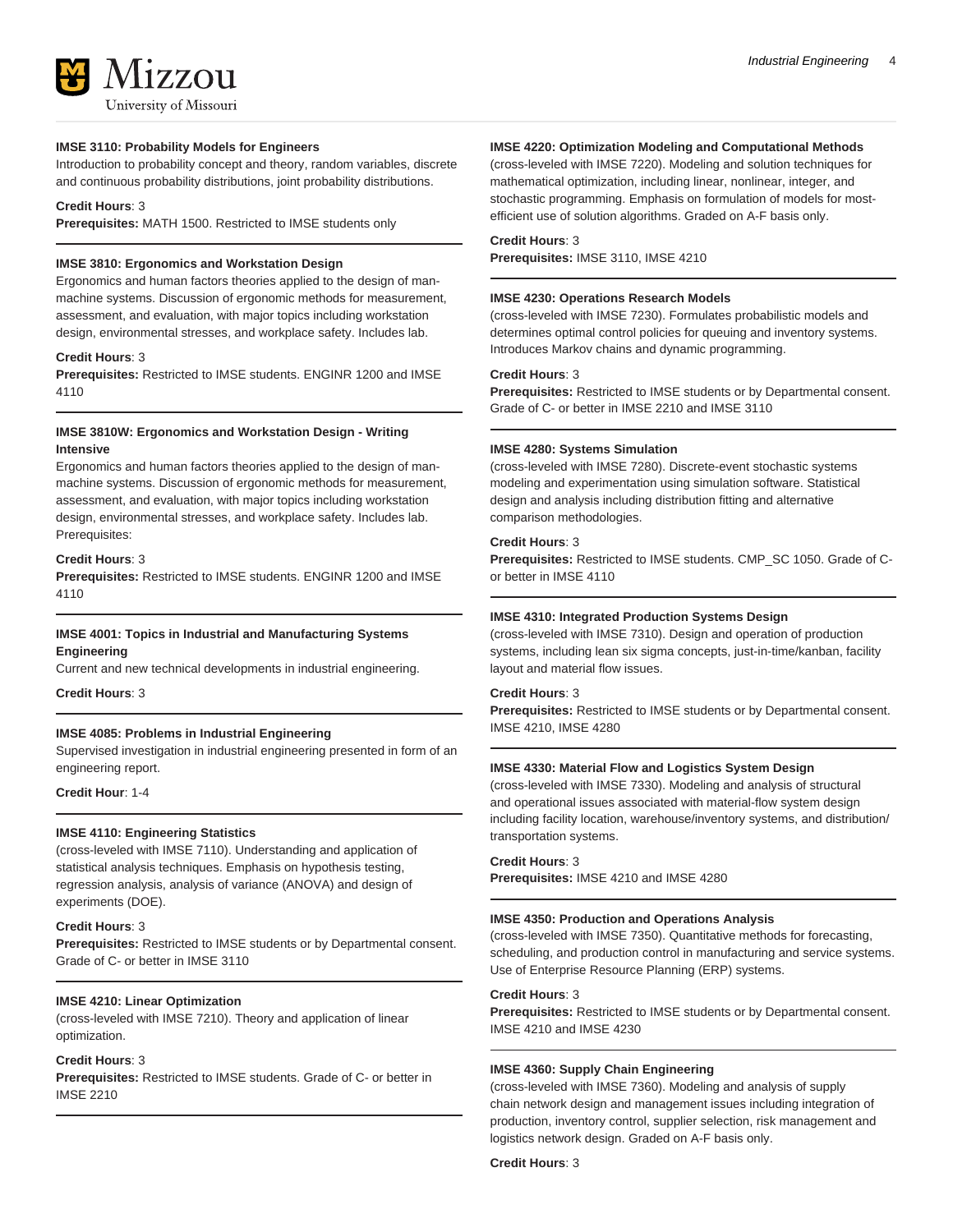

# **Prerequisites:** IMSE 4350

### **IMSE 4370: Service Systems Engineering and Management**

(cross-leveled with IMSE 7370). Service systems contribute to more than 75% of US GDP and provide close to 80% employment. This course introduces students to service system engineering and management and will discuss models, concepts and solution methods important in the design, control, and operation of service systems. In addition, this course will provide students the ability to apply industrial engineering and operations research tools for analyzing service enterprises, including supply chain engineering, financial engineering and revenue management. Graded on A-F basis only.

# **Credit Hours**: 3

**Prerequisites:** IMSE 4210 or instructor's consent

### **IMSE 4380: Six Sigma Methodology**

(cross-leveled with IMSE 7380). An overview of the Six Sigma DMAIC methodology for analyzing and improving processes. Requires completing a Six Sigma Green Belt project. Graded on A-F basis only.

### **Credit Hours**: 3

**Prerequisites:** Grade of C or better in IMSE 2110 or IMSE 4110 or STAT 4710

# **IMSE 4385: Lean Six Sigma Green Belt Project**

(cross-leveled with IMSE 7385). Application of the Lean Six Sigma methodology in an industry-based project.

**Credit Hour**: 1

**Prerequisites:** IMSE 4310

#### **IMSE 4410: Data Engineering and Predictive Modeling**

(cross-leveled with IMSE 7410). Introduces data structures and relational databases. Addresses the integration of computation and data. Provides training on data preparation and pre-processing using SQL, Python, and R. Covers the most commonly used predictive modeling methods, their core principles and real-life applications. Includes the use of current software for data analytics and building machine learning models.

**Credit Hours**: 3

**Prerequisites:** Restricted to IMSE students. CMP\_SC 1050 and IMSE 4110

#### **IMSE 4420: Web-Based Information Systems**

(cross-leveled with IMSE 7420). Data models, design of databases using E-R, UML (Access/Oracle), web databases, web servers and interfaces (Visual Basic, JavaScript), E-commerce infrastructure (PDM, STEP, XML), data mining for management information and services.

#### **Credit Hours**: 3

**Prerequisites:** IMSE 4410 and instructor's consent

#### **IMSE 4500: Introduction to Manufacturing Processes**

(cross-leveled with IMSE 7500). An introduction to the engineering principles of manufacturing processes, ranging from traditional (casting, forming, cutting, welding) to the state-of-the-art (additive). The course will emphasize material selection, process analysis and selection, and product design considerations for manufacturing. Graded on A-F basis only.

#### **Credit Hours**: 3

**Prerequisites or Corequisites:** ENGINR 2200 or MAE 2200

### **IMSE 4510: CAD/CAM Laboratory**

(cross-leveled with IMSE 7510). A laboratory that includes the product realization process from design, process planning, to manufacturing. Includes CE, DFS/DFM, CAD, CAPP, CNC, and the application of applicable manufacturing methods. Graded on A-F basis only.

#### **Credit Hour**: 1

**Prerequisites or Corequisites:** IMSE 4500 or IMSE 7500

#### **IMSE 4550: Computer Aided Design and Manufacturing**

(cross-leveled with IMSE 7550). Product realization process from design, process planning, to manufacturing. Includes CE, DFS/DFM, CAD, CAPP, CNC, and survey of manufacturing methods.

**Credit Hours**: 4

**Prerequisites:** Restricted to IMSE students; Junior Standing **Corequisites:** ENGINR 2200

#### **IMSE 4560: Introduction to Rapid Prototyping**

(cross-leveled with IMSE 7560). Course covers all five MU systems: FDM, SLS, SLA, Polyjet, 3DP. Students will learn fundamental rapid prototyping and related concepts, and design and produce models from each system. Graded on A-F basis only.

# **Credit Hours**: 3 **Prerequisites:** IMSE 4550

#### **IMSE 4570: Computer Integrated Manufacturing Control**

(cross-leveled with IMSE 7570). Implementation of computer integrated manufacturing (CIM) and automation at the shop floor level. Covers essential components of machine sensing and actuation (including programmable robots), information representation and processing, data communication and networking.

**Credit Hours**: 3

**Prerequisites:** IMSE 4550

### **IMSE 4580: Industrial Energy Efficiency and Management**

(cross-leveled with IMSE 7580). Introduction to the fundamentals of industrial energy efficiency and management. Covers the essential concepts, best practices, management systems and current standards to achieve and improve energy efficiency in industrial settings, and utilizes hands-on experiences involving real assessment and analysis of industrial site visits and projects.

# **Credit Hours**: 3

**Prerequisites:** IMSE 2030 or instructor's consent

#### **IMSE 4610: Engineering Quality Control**

(cross-leveled with IMSE 7610). Analysis of quality in manufacturing including control charts, sampling plans, process capability, experimental design; introduction to system reliability. Overview of Six Sigma and DMAIC methodology.

# **Credit Hours**: 3

**Prerequisites:** Restricted to IMSE students or by Departmental consent. IMSE 4110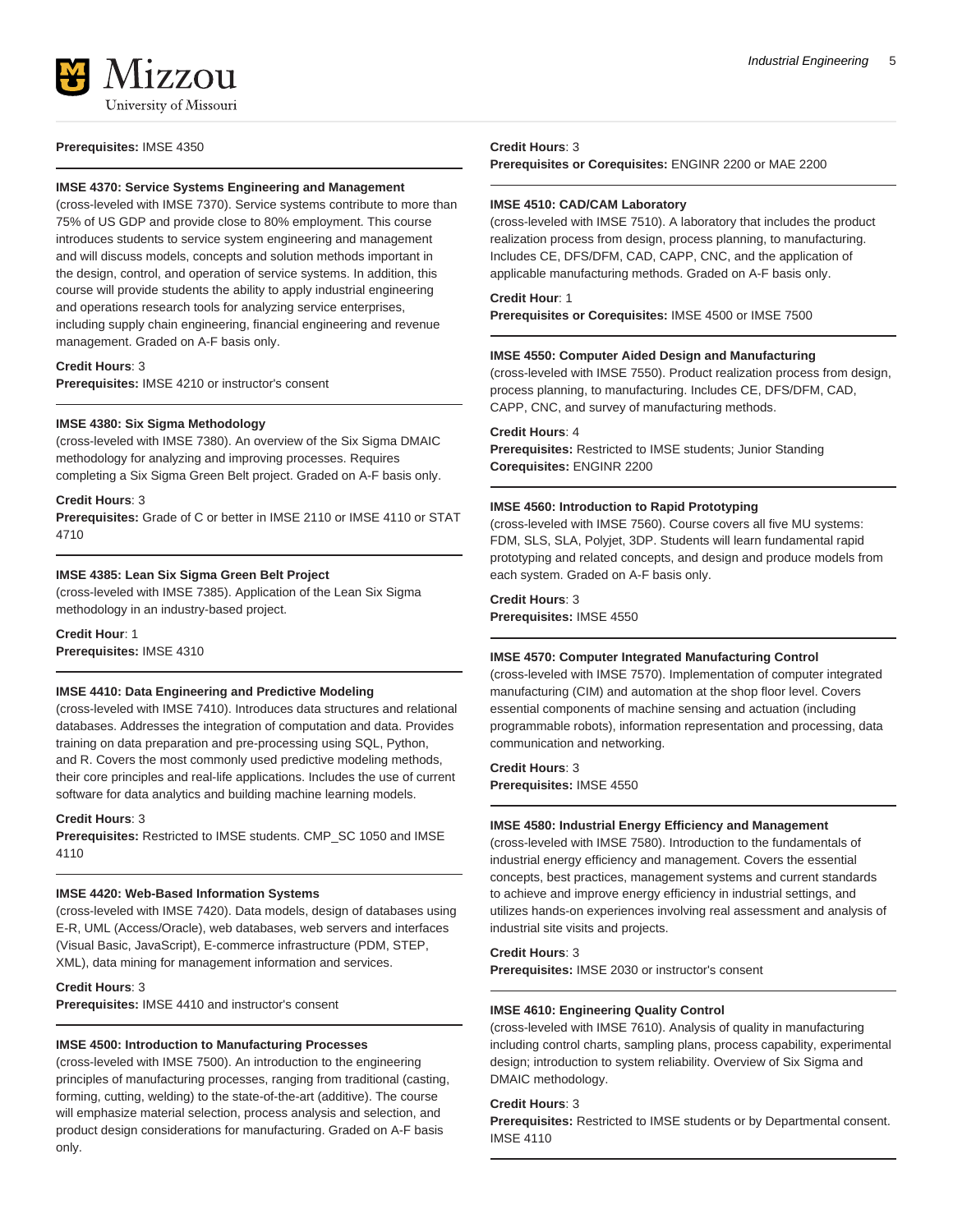

# **IMSE 4720: Introduction to Life Cycle Analysis**

(cross-leveled with IMSE 7720). Introduction to life cycle thinking, application of ISO standards for conducting an LCA. Students learn process, input-output and hybrid LCA modeling basics, in addition to the application of LCA skills and thinking to improve the performance of systems and processes. Graded on A-F basis only.

# **Credit Hours**: 3

**Prerequisites:** Junior standing

# **IMSE 4750: Entrepreneurial Innovation Management: Enterprise Conception**

(same as MANGMT 4750). Develop a new business and technology plan including marketing, finance, engineering, manufacturing, and production concepts in this joint College of Engineering and College of Business course.

# **Credit Hours**: 3

**Prerequisites:** sophomore standing

# **IMSE 4755H: Entrepreneurial Innovation Management: Enterprise Conception-Honors**

Develop a new business and technology plan including marketing, finance, engineering, manufacturing, and production concepts in this joint College of Engineering and College of Business course.

# **Credit Hours**: 3

**Prerequisites:** sophomore standing. Honors eligibility required

# **IMSE 4810: Cognitive Ergonomics**

(cross-leveled with IMSE 7810). This course will cover the study of empirical research in Cognitive ergonomics and Human-Computer Interaction (HCI). Students will learn cognitive information processing, mental workload, human reliability, and empirical methods in HCI research. Graded on A-F basis only.

# **Credit Hours**: 3

**Recommended:** Junior or senior level undergraduate students

# **IMSE 4910: Industrial Engineering Internship**

An industry-based learning experience that provides opportunities to apply industrial engineering skills, concepts and theories in a practical context. Requires submission of an internship plan for prior approval and a final oral presentation / written report at the completion of the internship. Graded on A-F basis only.

# **Credit Hours**: 3

**Prerequisites:** instructor and departmental consent **Recommended:** junior standing

# **IMSE 4920: Industrial Engineering COOP**

An industry-based learning experience that provides opportunities to apply industrial engineering skills, concepts and theories in a practical context. Requires submission of a COOP plan for prior approval and a final oral presentation / written report at the completion of the COOP. Graded on A-F basis only.

# **Credit Hours**: 3

**Prerequisites:** instructor and departmental consent **Recommended:** junior standing

# **IMSE 4970: Capstone Design I**

Overview of professional engineering issues such as ethics, team dynamics, communication, and project management. Includes teambased industrial assessments to develop skills in problem/opportunity identification. Graded on A-F basis only.

# **Credit Hour**: 1

**Prerequisites or Corequisites:** IMSE 4310 **Prerequisites:** Restricted to IMSE students; Senior Standing, IMSE 2030; IMSE 2710

# **IMSE 4970W: Capstone Design I - Writing Intensive**

Overview of professional engineering issues such as ethics, team dynamics, communication, and project management. Includes teambased industrial assessments to develop skills in problem/opportunity identification. Graded on A-F basis only.

### **Credit Hour**: 1

# **Prerequisites or Corequisites:** IMSE 4310

**Prerequisites:** Restricted to IMSE students; Senior Standing, IMSE 2030; IMSE 2710

# **IMSE 4980: Capstone Design II**

Industry-based team design experience structured to integrate material presented throughout the Industrial and Manufacturing Systems Engineering curriculum. Must immediately follow IMSE 4970.

### **Credit Hours**: 3

**Prerequisites:** Restricted to IMSE student; IMSE 3810, IMSE 4310, and IMSE 4970

# **IMSE 4980W: Capstone Design II - Writing Intensive**

Industry-based team design experience structured to integrate material presented throughout the Industrial and Manufacturing Systems Engineering curriculum. Must immediately follow IMSE 4970.

# **Credit Hours**: 3

**Prerequisites:** Restricted to IMSE student;. IMSE 3810, IMSE 4310, and IMSE 4970

# **IMSE 4990: Undergraduate Research in Industrial Engineering**

Independent investigation or project in industrial engineering. May be repeated to 6 hours.

**Credit Hour**: 0-6

# **IMSE 4995: Undergraduate Research Industrial Engineering - Honors**

Independent investigation or project in industrial engineering. May be repeated to 6 hours. Enrollment limited to receiving departmental honors

### **Credit Hour**: 0-6

**Prerequisites:** Restricted to IMSE students only

# **IMSE 7001: Topics in Industrial and Manufacturing Systems Engineering**

Current and new technical developments in industrial engineering.

**Credit Hours**: 3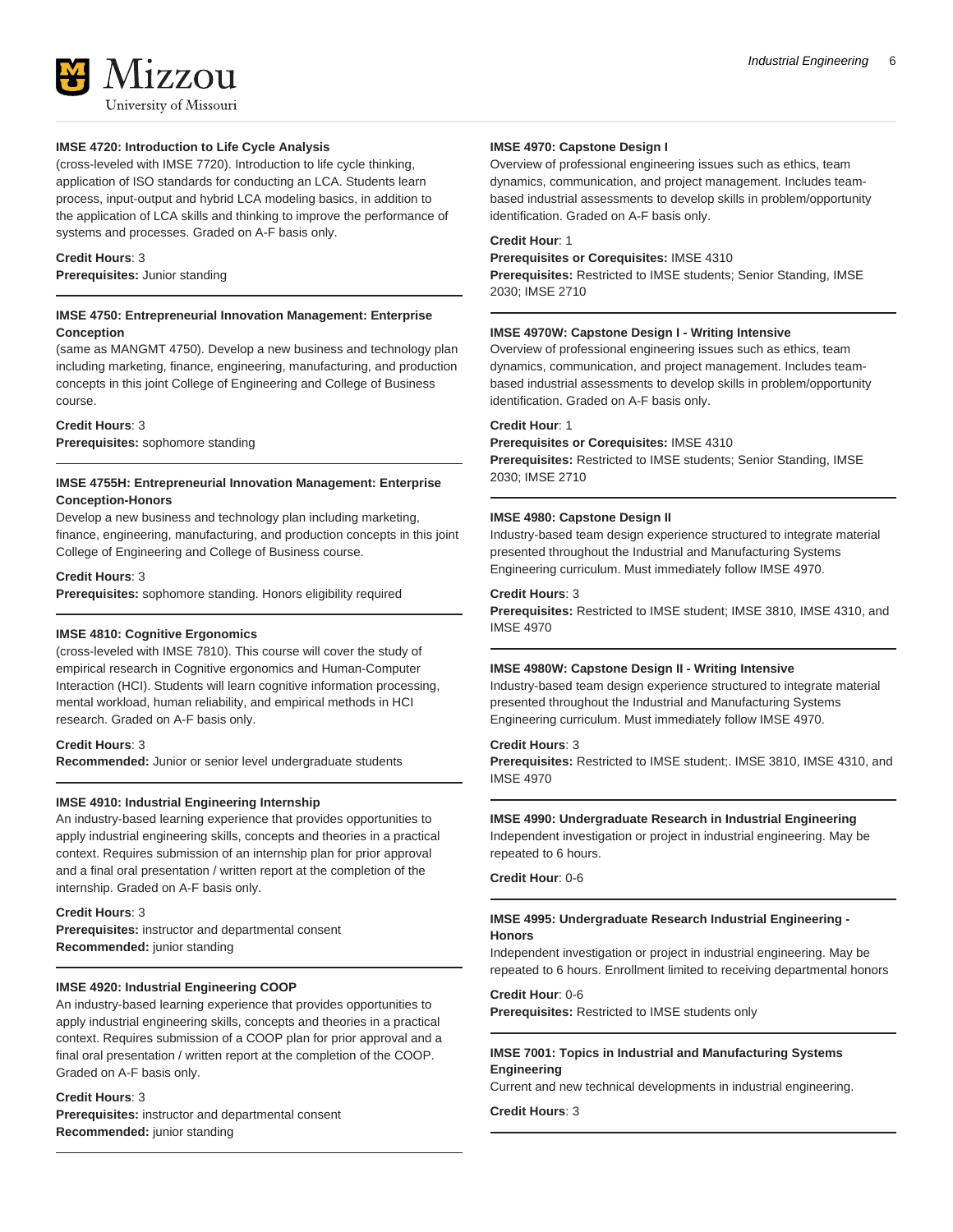

# **IMSE 7110: Engineering Statistics**

(cross-leveled with IMSE 4110). Understanding and application of statistical analysis of techniques. Emphasis on hypothesis testing, regression analysis, analysis of variance (ANOVA) and design of experiments (DOE).

### **Credit Hours**: 3

**Prerequisites:** grade of C- or better in IMSE 3110

### **IMSE 7210: Linear Optimization**

(cross-leveled with IMSE 4210). Theory and application of linear optimization.

**Credit Hours**: 3 **Prerequisites:** IMSE 2210

#### **IMSE 7220: Optimization Modeling and Computational Methods**

(cross-leveled with IMSE 4220). Modeling and solution techniques for mathematical optimization, including linear, nonlinear, integer, and stochastic programming. Emphasis on formulation of models for mostefficient use of solution algorithms. Graded on A-F basis only.

#### **Credit Hours**: 3

**Prerequisites:** IMSE 3110, IMSE 4210

### **IMSE 7230: Operations Research Models**

(cross-leveled with IMSE 4230). Formulates probabilistic models and determines optimal control policies for queuing and inventory systems. Introduces Markov chains and dynamic programming.

#### **Credit Hours**: 3

**Prerequisites:** grade of C- or better in IMSE 2110 and IMSE 3110

#### **IMSE 7280: Systems Simulation**

(cross-leveled with IMSE 4280). Discrete-event stochastic systems modeling and experimentation using simulation software. Statistical design and analysis including distribution fitting and alternative comparison methodologies. Graded on A-F basis only.

#### **Credit Hours**: 3

**Prerequisites:** Restricted to IMSE students. CMP\_SC 1050. Grade of Cor better in IMSE 4110

#### **IMSE 7310: Integrated Production Systems Design**

(cross-leveled with IMSE 4310). Design and operation of production systems, including lean production concepts, just-in-time / kanban, facility layout and material flow issues.

**Credit Hours**: 3 **Prerequisites:** IMSE 4210, IMSE 4280

# **IMSE 7330: Material Flow and Logistics System Design**

(cross-leveled with IMSE 4330). Modeling and analysis of structural and operational issues associated with material-flow system design including facility location, warehouse/inventory systems, and distribution/ transportation systems.

### **Credit Hours**: 3

**Prerequisites:** IMSE 4210, IMSE 4280

#### **IMSE 7350: Production and Operations Analysis**

(cross-leveled with IMSE 4350). Quantitative methods for forecasting, scheduling, and production control in manufacturing and service systems. Use of Enterprise Resource Planning (ERP) systems.

# **Credit Hours**: 3

**Prerequisites:** IMSE 4210 and IMSE 4230

#### **IMSE 7360: Supply Chain Engineering**

(cross-leveled with IMSE 4360). Modeling and analysis of supply chain network design and management issues including integration of production, inventory control, supplier selection, risk management and logistics network design. Graded on A-F basis only.

# **Credit Hours**: 3

**Prerequisites:** IMSE 4350

# **IMSE 7370: Service Systems Engineering and Management**

(cross-leveled with IMSE 4370). Service systems contribute to more than 75% of US GDP and provide close to 80% employment. This course introduces students to service system engineering and management and will discuss models, concepts and solution methods important in the design, control, and operation of service systems. In addition, this course will provide students the ability to apply industrial engineering and operations research tools for analyzing service enterprises, including supply chain engineering, financial engineering and revenue management. Graded on A-F basis only.

#### **Credit Hours**: 3

**Prerequisites:** IMSE 4210 or Instructor's consent

### **IMSE 7380: Six Sigma Methodology**

(cross-leveled with IMSE 4380). An overview of the Six Sigma DMAIC methodology for analyzing and improving processes. Requires completing a Six Sigma Green Belt project. Graded on A-F basis only.

# **Credit Hours**: 3

**Prerequisites:** Grade of C or better in IMSE 2110 or IMSE 4110 or STAT 4710

#### **IMSE 7385: Lean Six Sigma Green Belt Project**

(cross-leveled with IMSE 4385). Application of the Lean Six Sigma methodology in an industry-based project.

# **Credit Hour**: 1 **Prerequisites:** IMSE 4310

#### **IMSE 7410: Data Engineering and Predictive Modeling**

(cross-leveled with IMSE 4410). Introduces data structures and relational databases. Addresses the integration of computation and data. Provides training on data preparation and pre-processing using SQL, Python, and R. Covers the most commonly used predictive modeling methods, their core principles and real-life applications. Includes the use of current software for data analytics and building machine learning models. Graded on A-F basis only.

#### **Credit Hours**: 3

**Prerequisites:** CMP\_SC 1050 and IMSE 4110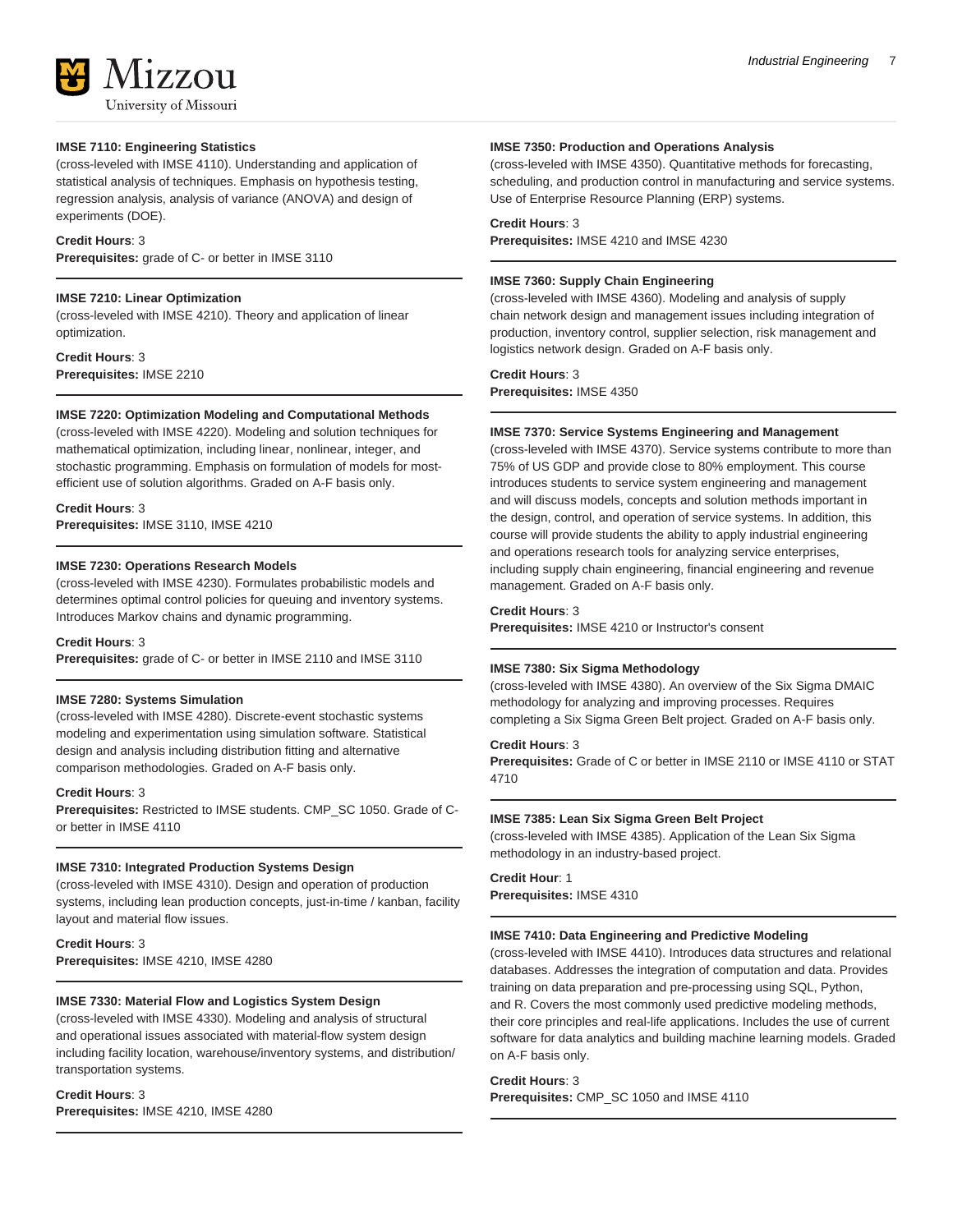

# **IMSE 7420: Web-Based Information Systems**

(cross-leveled with IMSE 4420). Data models, design of databases using E-R, UML (Access/Oracle), web databases, web servers and interfaces (Visual Basic, JavaScript), E-commerce infrastructure (PDM, STEP, XML), data mining for management information and services.

### **Credit Hours**: 3

**Prerequisites:** IMSE 4410 and instructor's consent

# **IMSE 7500: Introduction to Manufacturing Processes**

(cross-leveled with IMSE 4500). An introduction to the engineering principles of manufacturing processes, ranging from traditional (casting, forming, cutting, welding) to the state-of-the-art (additive). The course will emphasize material selection, process analysis and selection, and product design considerations for manufacturing. Graded on A-F basis only.

#### **Credit Hours**: 3

**Prerequisites:** ENGINR 2200 or MAE 2200

### **IMSE 7510: CAD/CAM Laboratory**

(cross-leveled with IMSE 4510). A laboratory that includes the product realization process from design, process planning, to manufacturing. Includes CE, DFS/DFM, CAD, CAPP, CNC, and the application of applicable manufacturing methods. Graded on A-F basis only.

**Credit Hour**: 1 **Corequisites:** IMSE 7500

#### **IMSE 7550: Computer Aided Design and Manufacturing**

(cross-leveled with IMSE 4550). Product realization process from design, process planning, to manufacturing. Includes CE, DFS/DFM, CAD, CAPP, CNC, and survey of manufacturing methods.

#### **Credit Hours**: 4

# **IMSE 7560: Introduction to Rapid Prototyping**

(cross-leveled with IMSE 4560). Course covers all five MU systems: FDM, SLS, SLA, Polyjet, 3DP. Students will learn fundamental rapid prototyping and related concepts, and design and produce models from each system. Graded on A-F basis only.

**Credit Hours**: 3

#### **IMSE 7570: Computer Integrated Manufacturing Control**

(cross-leveled with IMSE 4570). Implementation of computer integrated manufacturing (CIM) and automation at the shop floor level. Covers essential components of machine sensing and actuation (including programmable robots), information representation and processing, data communication and networking.

**Credit Hours**: 3 **Prerequisites:** IMSE 4550

### **IMSE 7580: Industrial Energy Efficiency and Management**

(cross-leveled with IMSE 4580). Introduction to the fundamentals of industrial energy efficiency and management. Covers the essential concepts, best practices, management systems and current standards to achieve and improve energy efficiency in industrial settings, and utilizes hands-on experiences involving real assessment and analysis of industrial site visits and projects.

### **Credit Hours**: 3

**Prerequisites:** IMSE 2030 or instructor's consent

#### **IMSE 7610: Engineering Quality Control**

(cross-leveled with IMSE 4610). Analysis of quality in manufacturing including control charts, sampling plans, process capability, experimental design; introduction to system reliability. Overview of Six Sigma and DMAIC methodology.

#### **Credit Hours**: 3

**Prerequisites:** IMSE 4110 or IMSE 7110

#### **IMSE 7720: Introduction to Life Cycle Analysis**

(cross-leveled with IMSE 4720). Introduction to life cycle thinking, application of ISO standards for conducting an LCA. Students learn process, input-output and hybrid LCA modeling basics, in addition to the application of LCA skills and thinking to improve the performance of systems and processes. Graded on A-F basis only.

### **Credit Hours**: 3

# **IMSE 7750: Entrepreneurial Innovation Management: Advanced Enterprise Conception**

Develop a new business and technology plan (including marketing, finance, engineering, manufacturing, and production concepts) in this joint College of Engineering/College of Business course.

**Credit Hours**: 3

# **IMSE 7810: Cognitive Ergonomics and Decision Making**

(cross-leveled with IMSE 4810). This course will cover the study of empirical research in cognitive ergonomics and Human-Computer Interaction (HCI). Students will learn cognitive information processing, mental workload, human reliability, decision-making, and empirical methods in HCI research. Graded on A-F basis only.

# **Credit Hours**: 3

# **IMSE 8001: Advanced Topics in Industrial & Manufacturing Systems Engineering**

Current and new technical developments in industrial engineering.

#### **Credit Hours**: 3

#### **IMSE 8030: Advanced Manufacturing and Supply Systems**

The design, regulation, and optimization of manufacturing and supply systems through systems analysis.

# **Credit Hours**: 3

# **IMSE 8085: Problems in Industrial and Manufacturing Systems Engineering**

Supervised investigation in industrial engineering to be presented in the form of an engineering report.

**Credit Hour**: 1-99

#### **IMSE 8087: Industrial Engineering Graduate Seminar**

Selected topics in industrial engineering; oral presentations and engineering reports. Graded on S/U basis only.

**Credit Hours**: 0